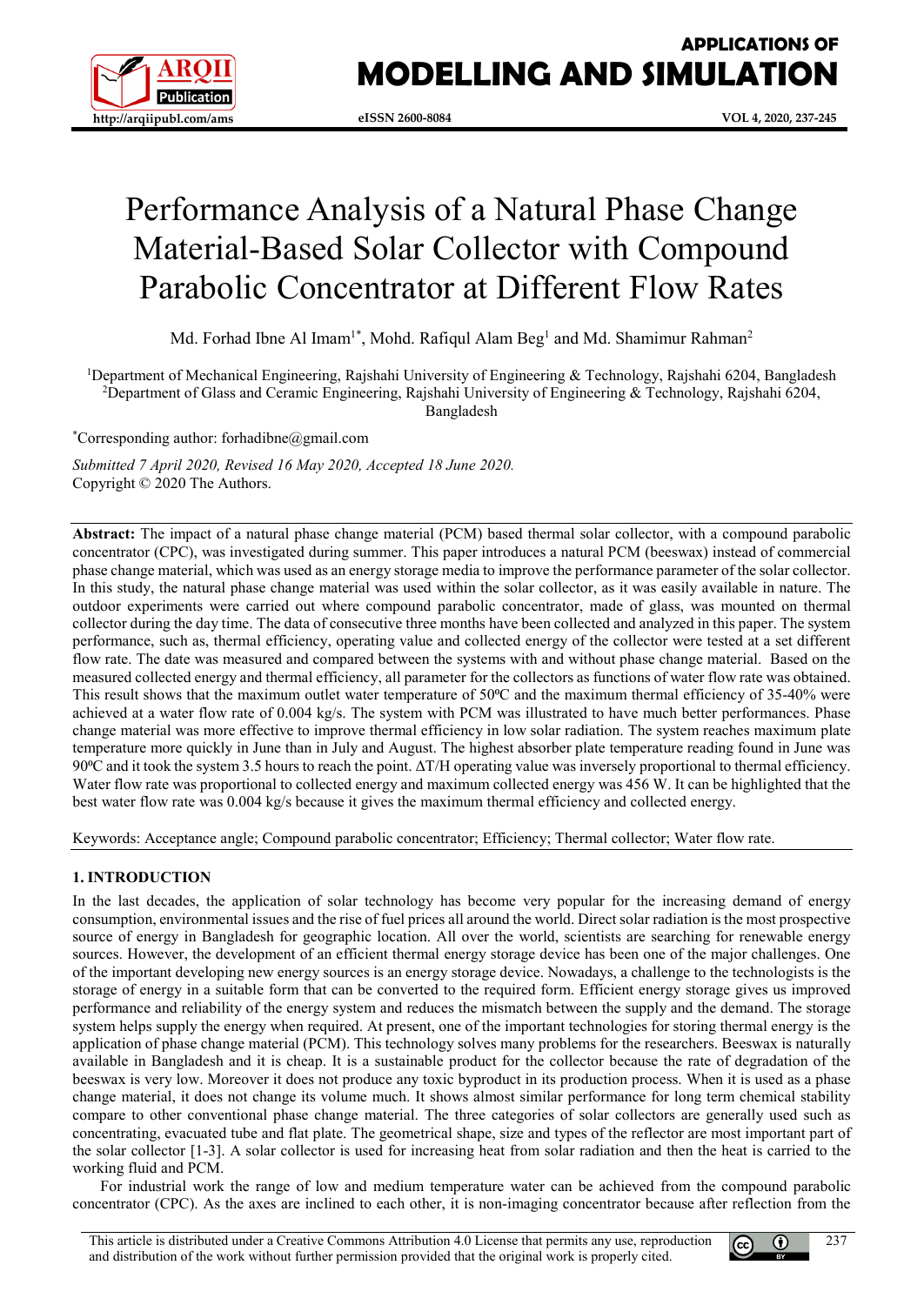reflector the rays are focused on a line and it is collected on an absorber plate. The CPC fabrication cost is less and easy compared to other concentrating collectors. A CPC collects available solar radiation during the day without the need of tracking the position and it also achieves some diffused radiation. The medium temperature level of water has different fields of application such as in food and beverages, textile and chemical industries. For the short term period, solar thermal energy was stored using paraffin as a PCM and the thermal efficiency increased due to well insulated hot water tank [4].The useful heat energy gained by the water and stored by the PCM was due to photovoltaic thermal system with integrated PCM [5]. Different PCM mixtures were tested for better thermal performance to enhance the supply of domestic hot water [6]. In solar collector, radiant energy flows to water and remains as latent heat energy in PCM [7]. The incident radiation value was different and its best value was about 1100 W/m<sup>2</sup>. The solar collector has low and variable radiation problem. For a flat plate system, the moderate temperature was gained [8]. Hot water was used in domestic applications and industrial processes. The heat came from the transformation of solar energy and the system used various conventional collectors with a glass cover and metal absorber plate [9]. The main negative factor was that the temperature of hot water quickly decreased during night [10].

 Previously, some researchers used reflector and or concentrator to harness the solar energy; but none of them used CPC effectively in this latitude (latitude: 24°22′N, longitude: 88°36′E). No significant use of a single unit consisting of CPC, PCM container and absorber plate was found; and so, the results of experimental studies were rarely found. This study may provide comparison experiment results of different flow rate; that may be analyzed for effective use of solar power. This study aims to investigate the thermal performance of a compound parabolic concentrator-cum storage system at different flow rates. Furthermore, the thermal efficiency of the system for heating application was also compared by using PCM and not using PCM in the solar collector.

## **2. MATERIALS AND METHODS**

The complete setup has a tilt angle of 35° to 45°. The south-directed solar collector was placed on the rooftop of the Heat Engine Lab of Rajshahi University of Engineering & Technology. Most of the incident solar radiation falls directly and the rest is reflected by the reflector and eventually drop on the collector plate of compound parabolic concentrator to heat it up as shown in Figure 1.

## **2.1 Methods**

The data were collected from outdoors, where the atmospheric temperature and solar radiation levels were different during the day. The data collection started from 11 a.m. and finished at 5 p.m. on clear days. The experiment has been conducted in Rajshahi, Bangladesh. The testing procedure was used to measure the performance of the natural PCM based solar collector. Thermal performance of the natural PCM based solar collector obtained efficiencies of various levels due to the combinations of inlet water temperature, outlet water temperature, solar intensity and ambient temperature. The solar collector was exposed to different solar radiation during the day. During the testing period, the water flow rates were set at 0.002 kg/s, 0.003 kg/s and 0.004 kg/s. Any changes in the output temperature due to these mass flow rates were recorded. The data were collected every hour during a clear day. The collected data were used to calculate the thermal efficiency of the solar collector. In this study, we used non-paraffin beeswax as a natural phase change material. The melting point of this natural PCM was 61.8<sup>o</sup>C and the latent heat of fusion was 177 kJ/kg [11-14]. The non-paraffin organic material is a phase change material with high properties of heat fusion. It has some features, such as high heat fusion, inflammability, low thermal conductivity, low flash points, different level of toxicity and high temperature instability. A layer of phase change material contained was placed on the back of the compound parabolic concentrator solar collector system. This phase change material, placed under the absorber plate was direct contract with it. A schematic diagram of a compound parabolic concentrator is shown in Figure 2.

## **2.2 Design and Fabrication Process**

The design processes have three different stages such as product definition, conceptual design and detailed design. In the first stage, identification and collection of data were required, followed by the conceptual design which includes the functional analysis of the diagram to complete the process. The design of the area of the absorber plate, intensity of the ray collector depends on the area of the absorber plate, intensity of the rays, and the total volume of the PCM. The distance of the pipe and its zigzag pattern and the volume of the collector box enable longer duration of heat transfer. 25.4 mm diameter copper pipe was used. To create zigzag pattern, copper joints were used and the pipes were welded. Copper absorber plate performs the highest absorption of heat among available metals. A copper plate was attached with copper pipe to enhance the heat transfer such as convection and conduction during the melting and solidification stages. 0.6 mm plate was used and welded onto copper pipe. The fins were cut from copper sheet to the desired dimension and welded with copper plate. To contain the maximum amount of PCM, the container was carefully design. The collector box was made of GI sheet with 1 m long by 0.81 m wide and 0.03 m depth, which was suitable for the containment of PCM. Materials used in the system must have suitable conductivity to be able to melt due to heat during the day. The collector box was internally leak-proof and reduces heat loss through radiation and reflection. For minimizing heat loss, a good collector design must include good insulation.

A cheap and readily available glass wool with corkwood was used for insulation in this experiment. The glass cover acts as transparent insulation that allows the passage of solar radiation through it. Direct and reflected solar radiations pass through the glass cover to the absorber plate and reduce the transmission of the thermal radiation from the absorber plate. The glass cover used was low cost and durable. In this work the thickness of the glass cover was 3 mm and ordinary black paint was used on the absorber plate. The reflector must have the highest reflectance rate for gathering more heat. The reflector had a line focus which heats the receiver. The high reflectivity glass was used as the reflector. The solar collector with compound parabolic concentrator consists of two reflectors positioned in a special angular way to concentrate the rays. In this work, we used aa stationary concentrator define by the equation, Concentration ratio,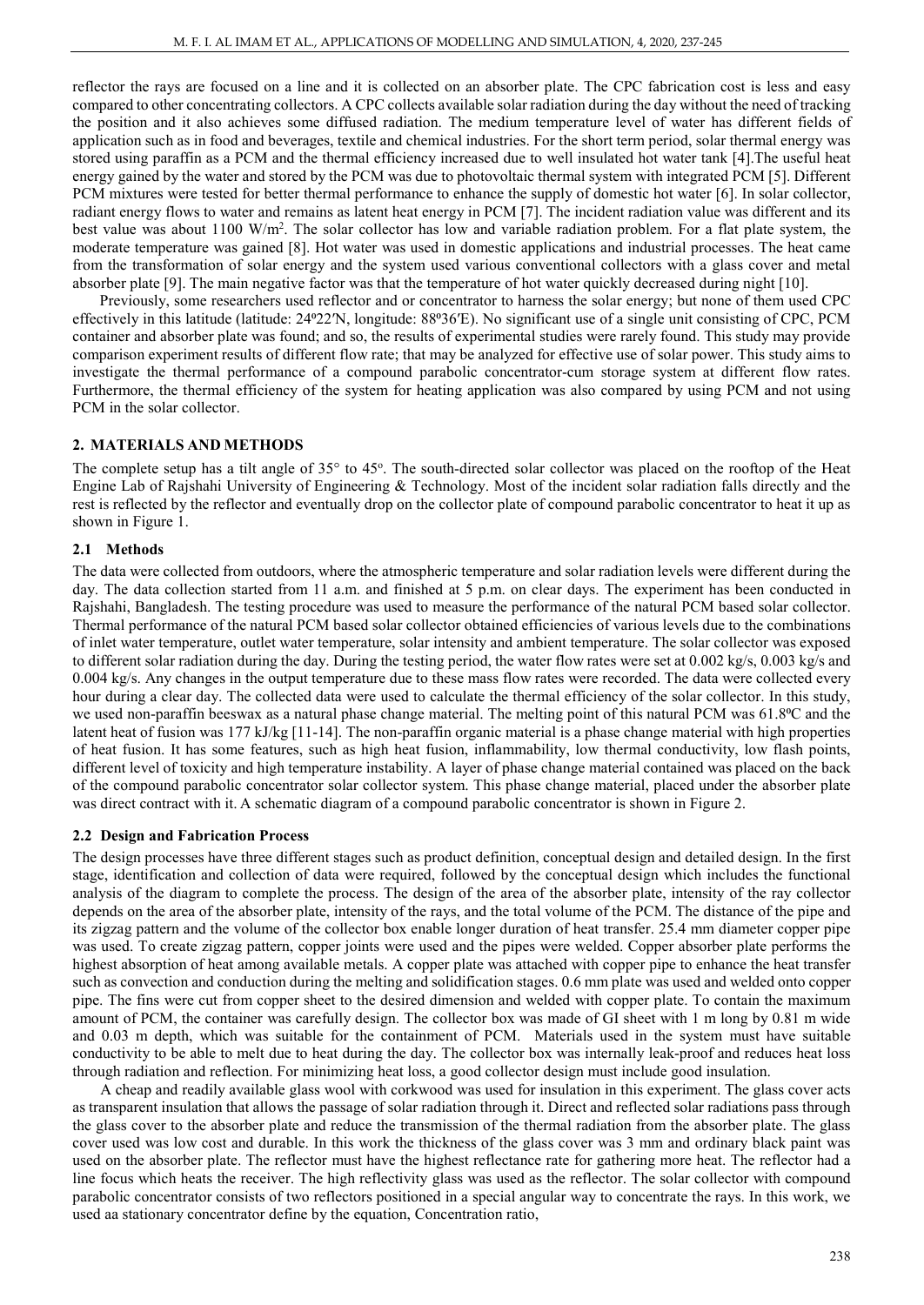

Figure 1. The sectional views of a CPC solar collector with PCM



Figure 2. Schematic presentation of a thermal solar collector

$$
CR = \frac{1}{\sin \theta_c} \tag{1}
$$

where  $\theta_c$  is the acceptance angle [15]. The position of the sun relative to the rotation of earth depends on the value of acceptance angle for a stationary compound parabolic concentrator. In the northern hemisphere, a CPC system that has its axis in a northsouth direction and can be tilted can collect a lot of solar energy during the day time. The receiver of a CPC will only absorb incident solar radiation if the angle of incidence of the beam and diffuse radiation is within the acceptance angle of the CPC. In this experiment, sunshine collection time was five hours and sun travelled fifteen degrees per hour. In this condition, concentration ratio was 2. The geometry of a compound parabolic concentrator is shown in Figure 3.

## **3. EXPERIMENT**

.

The experiment had been conducted during hottest months of the year and the values had been collected for further processing in the experimental process. The absorber plate of the collector was painted black and was covered with a transparent glass to absorb the maximum amount of incident radiation.

 The collector was set up in such a way that it could face toward the sun and changed its position with the rotation or the position of the sun. The system experimented different times a day. As radiation of the sun always fall on the system surface perpendicularly, the loss of energy or the amount of reflected energy remained minimum, and the efficiency of the system remained maximum. The outdoor experiment was performed during summer season in the month of June, July and August 2017. The estimated errors in the assessments of solar intensity, mass flow rate and different temperature were obtained. The estimated errors in the calculated parameter are given in Table 1.The repeatability of data was ensured during the experimental investigation. For that reason, every experiment was conducted five times and selected parameters were kept the same. From the measuring instruments of the collector we got the accuracy or typical error value [16-19].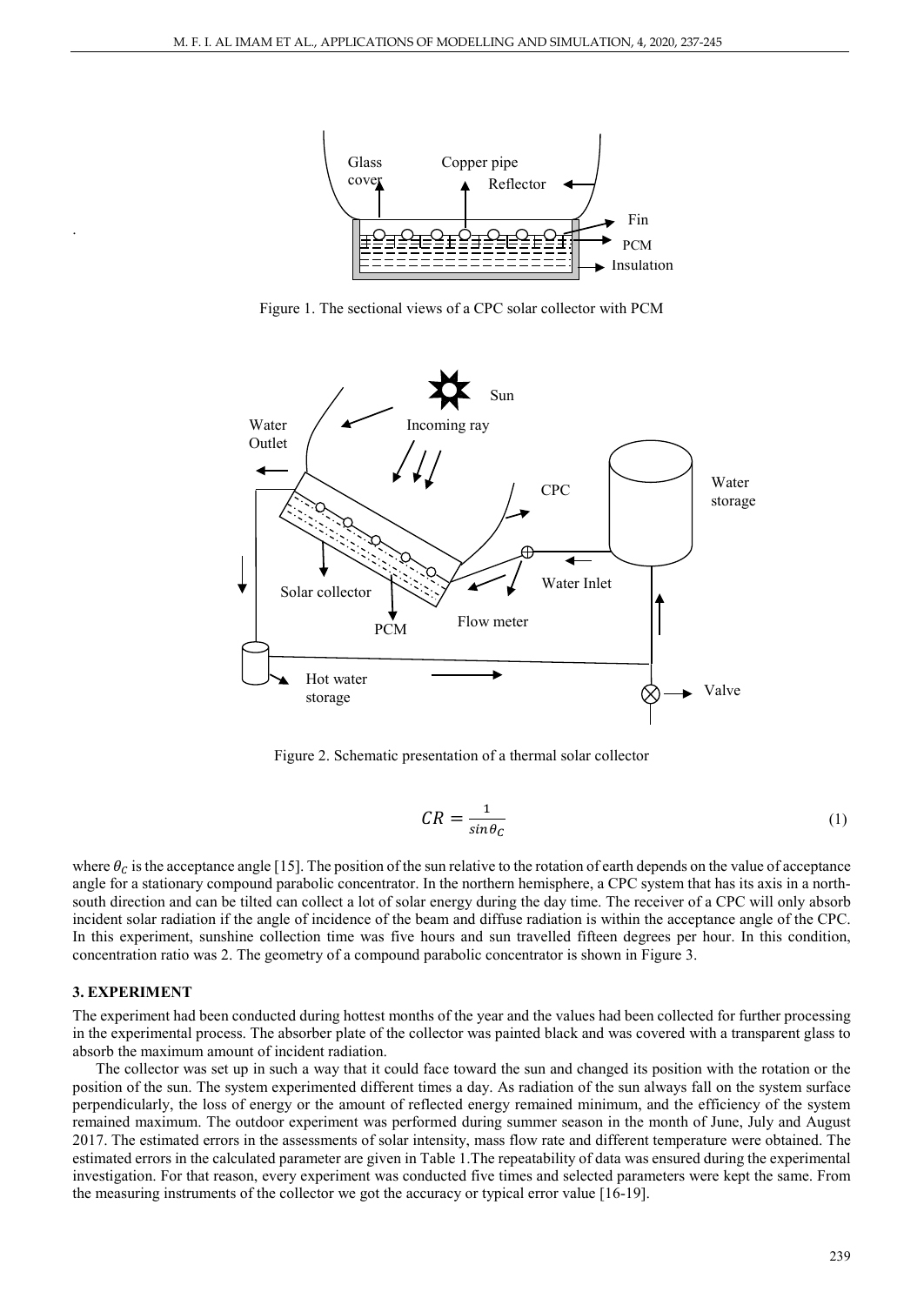

Figure 3. The geometry of a compound parabolic concentrator. (All dimensions are in meter)

| Parameter                          | Typical error             | Remarks                         |
|------------------------------------|---------------------------|---------------------------------|
| Solar radiation intensity          | $\pm 10$ W/m <sup>2</sup> | Measured by Pyranometer         |
| Absorber plate temperature         | $\pm 0.5^0C$              | Measured by Thermocouple        |
| Outlet and inlet water temperature | $\pm 0.5^0C$              | Measured by Digital Thermometer |
| Mass flow rate                     | $+4\%$                    | Measured by Flow meter          |
| Temperature of glass               | $\pm 0.5^0$ C             | Measured by Heat sensor         |
| Phase change material temperature  | $\pm 0.5^0$ C             | Measured by Thermocouple        |

Table 1.Estimated error and derived parameters

#### **3.1 Calculation Methods**

The collected heat depended on the average mass flow rate of water, the specific heat of the water, inlet water temperature and outlet water temperature. The thermal collector heat absorbs and heat transfer to the working fluid was determined and calculated by parameter depend on Hottlel-Whillier equation [20]. Data obtained from the experiment will be used in the equations by [21-23]. That will ensure to determine the performance of the collector. The useful energy of water which converted heat energy to thermal energy denoted by the equation:

$$
Q_w = \text{inc}_p(T_0 - T_i) \tag{2}
$$

where m is water mass flow rate,  $c_p$  is water specific heat,  $T_i$  is water inlet temperature and  $T_0$  is water outlet temperature. The thermal efficiency is calculated by:

$$
\eta = \frac{Q_W}{H A_c \eta_0 C R} \tag{3}
$$

where *H* is the solar radiation,  $\eta_0$  is the optical efficiency, *CR* is the concentration ratio and  $A_c$  is the area of collector plate [24].

## **4. RESULT AND DISCUSSION**

The solar collector, filled with natural phase change material and compound parabolic concentrator, placed on the collector made a combined unit resulting in a compact design. Data such as inlet temperature, outlet temperature, ambient temperature and incident solar radiation were collected from the installed system. The performance of the collector was determined by different performance factors. Different measured data have been used with a technical equation to determine the performance of the solar collector. The different temperature and thermal efficiency of different flow rates during the month of June, operating value and comparison of PCM value of different flow rates during the month of July and collected energy of different flow rates during the month of August were represented. The natural phase change material, has been used here, is having a higher melting temperature. This is why CPC has been used on solar collector. The CPC helped in increasing the value of incident solar radiation in this way the natural PCM has stored energy easily by phase change procedure. Solar rays directly fall on absorber plate through CPC, and as a result, the temperature increased very fast. Here the heat partially goes to the water of the copper tube while partially goes to PCM. In both high and low solar radiation the natural PCM-based-thermal storage system can reduce the thermal-performance fluctuations. The incident solar radiation increased with the use of CPC.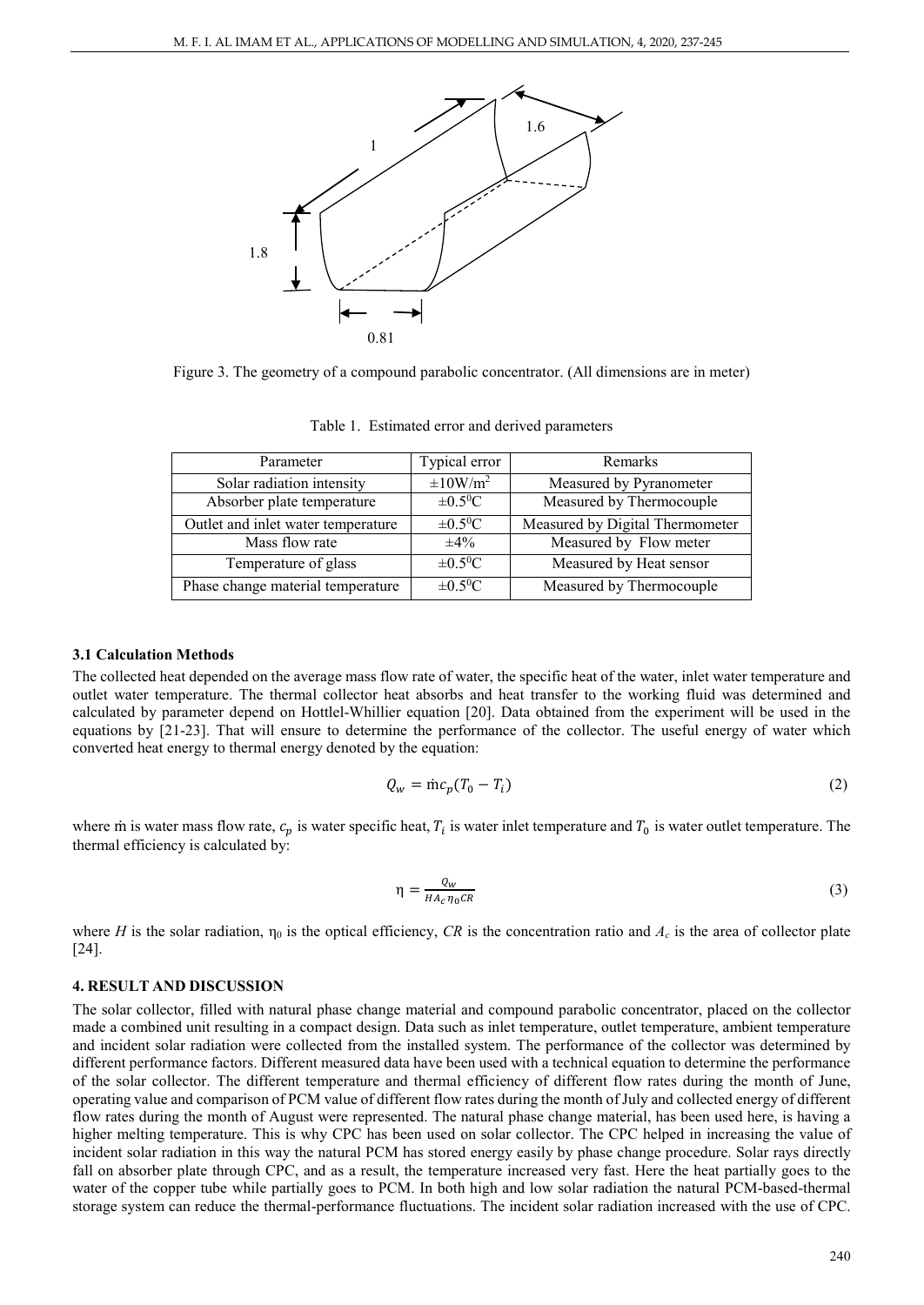As a result, the difference in temperature of outlet and inlet had increased. The value of thermal efficiency had been increased by increasing temperature difference and mass flow rate of water.

 In Figure 4, the variation of plate temperature, ambient temperature, outlet and inlet water temperature was shown during the local day time from 11 a.m. to 5 p.m. when water flow rate was 0.004 kg/s. The figure shows that plate temperature was at maximum value of  $90\textdegree$ C at 1 p.m. After 3 p.m.; the average outlet water temperature was almost constant, although the amount of the available solar radiation decreases towards evening. This is owing to the latent heat released by the PCM storage to the working fluid. When the system cools down, natural PCM transfers heat to the circulating water. The graph represents that the maximum outlet water temperature varied from  $44^{\circ}$ C to  $50^{\circ}$ C. As the maximum amount of heat needs to be transferred to the working liquid, if the heat loss to the side of environment can be decreased, then the value of heat transfer coefficient in the heat exchange process will be maximum. The way of decreasing conduction heat loss from the absorber plate was using glass wool insulation on the back side and surrounding of the cover box. It will ensure the decrease in the difference of the outlet and inlet water temperature. The ways of improving the efficiency of a collector were: Increase of the amount of energy which was transferred from collector to the fluid. This is why a transparent cover plate was used to improve the transmittance, compound parabolic concentrator was used to increase solar radiation and painted black copper materials were used so that the incident solar radiation can hold by the absorber plate in a massive way. The value of heat transfer coefficient had been increased at the time of heat transfer from the absorbing surface to the working fluid through a pipe.

Figure 4 shows data of three consecutive days of the month of June. The water flow rate of the first day was 0.004 kg/s, second day was 0.003 kg/s, and the third day was 0.002 kg/s. In these three days, in that specific local day, the values of solar radiation were almost the same. The thermal efficiency of mass flow rates shows marginal variation and this fluctuation varies with the fluctuation of climate condition. Among three thermal efficiency results at different flow rates throughout the day time is shown in Figure 5. When the flow rate was 0.004 kg/s, the thermal efficiency varied from 35 to 40%. When the constant water flow rate was 0.003 kg/s, the corresponding thermal efficiency varied from 32 to 39%. Lastly, when the constant water flow rate was 0.002 kg/s, the thermal efficiency varied from 31 to 37%.



Figure 4. Variation of temperature during day time from 11a.m to 5 p.m.



Figure 5. Variation of thermal efficiency at different water-flow rates at different times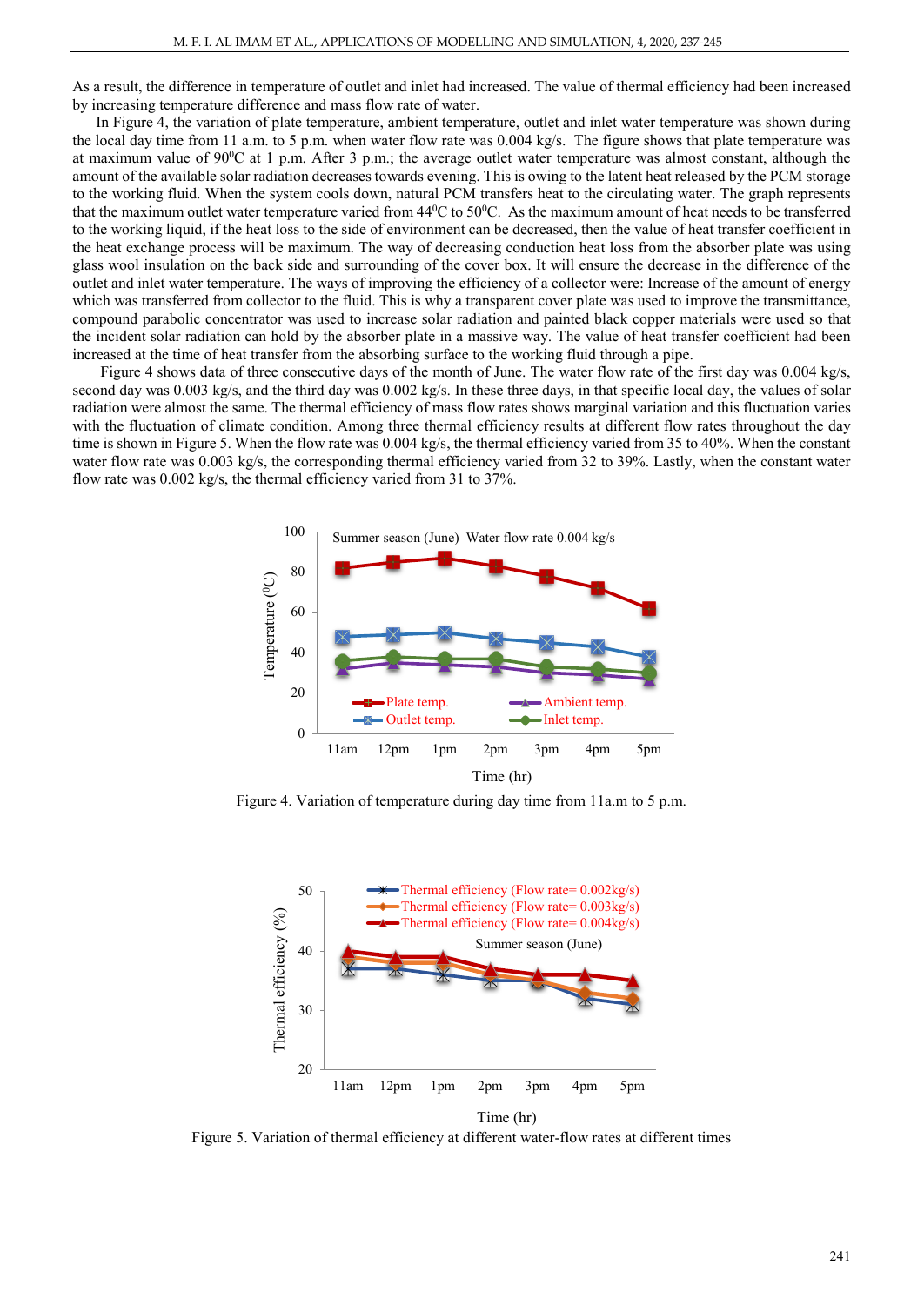

Figure 6. Variation of thermal efficiency with PCM and without PCM condition in July Time (hr)

The variation of thermal efficiency was because of more thermal energy was eliminated due to more water passed through the solar collector. The thermal efficiency of water collector at flow rate 0.004 kg/s was higher as compared to different flow rate because the rise in temperature of water was higher as compare to another flow rate at almost same solar radiation. The effect of heat storage can be found depending on the climate condition of that day, which depends on the phase change of phase change material. The outlet water temperature of the collector decreases with the increase in mass flow rate. Comparing the effects of the three different flow rates (0.002 kg/s, 0.003 kg/s and 0.004 kg/s) at local day time, it was observed that the maximum outlet temperature was obtained at 0.002 kg/s because at lower flow rate water gets more time to collect heat. A rectangular or square channel of an aluminium alloy flat box was design and fabricated. They managed to achieve higher efficiency. For improvement thermal efficiency using suitable insulation for the photovoltaic thermal design and the test result showed the thermal efficiency 38% [25]. Another investigation was provided using aluminium alloy flat box and ploy crystalline silicone cells, which take advance of water. The result was shown when the initial temperature in the system matched the daily mean ambient temperature and they reached the thermal efficiency around 40% [26].

 Figure 6 shows the data of two consecutive selected days of the month of July. At a specific time, the value of solar radiation of these two days was almost same from 11 a.m to 5 p.m. Data of the first day were taken without PCM condition while the second day's data were taken natural PCM condition. PCM helps to reduce the fluctuation of thermal efficiency. Because the PCM can store the thermal energy at the time of phase transformation process and at that time, the values of solar radiation remain higher. This energy was released when the value of solar radiation remain lower. In the same way with the PCM system instantly overcome the solar radiation fluctuation. When the values of solar radiation remain lower, the PCM increases the value of thermal efficiency. When the value of solar radiation higher, the values of thermal efficiency of without-PCM remain somewhat higher.

The deviation of thermal efficiency with natural PCM was around 40% less than that of without PCM, because PCM can successfully minimize thermal efficiency fluctuation. As the solar intensity starts to decline after 1 p.m., the thermal efficiency of the system without PCM also starts to go down because nothing was used to retain the heat of the sun. But, with a natural PCM-based system, thermal efficiency exhibited slightly decreasing trend up to 5 p.m., because PCM absorbed intense heat of the sun and delivers back to the water when the solar intensity started to fall. At 5 p.m. PCM delivered its best output. At 5 p.m., the thermal efficiency of PCM-based system was 38% and without PCM based system was only 30%. Thus the thermal efficiency was improved by 8%. So we can say that the natural PCM is very effective for the improvement of the value of thermal efficiency. At the time of lower solar radiation, natural PCM was very effective to increase the value of thermal efficiency because PCM acted as a heat source.

 Figure 6 shows the data of consecutive three days in month of July at different flow rates. The efficiency test results of thermal collector were similar to typical solar thermal collector. The thermal efficiency result varied with total incoming solar radiation, ambient temperature and water inlet temperature, which was evaluated by as a function of the ratio  $\Delta T/H$ , where  $\Delta T=T_i-T_a$  and H is the incoming solar radiation. The function of  $\Delta T/H$  operating values and the thermal efficiency values were of the same day. In this result showed that thermal efficiency depended on solar radiation and ambient temperature. Figure 7 showed that ΔT/H operating values increase with the decrease of thermal efficiency; and the flow rate of 0.004 kg/s results in the higher thermal efficiency compared with other flow rates. Different water flow rates have different thermal efficiency and thus have different operating value. Tripanagnostopoulos et al. [27] show his work as a comparative study of steady-state outdoor test result for photovoltaic air and photovoltaic water collector using si modules, a-Si modules and pc-Si, used as an absorber, having a thin copper sheet with copper pipes in thermal contact with it. The test results trend of thermal efficiency for photovoltaic thermal air UNGL and photovoltaic thermal air GL collector, with pc-Si and a- Si PV modules, were same with our experiment result. The corresponding cost increase of hybrid system is relatively higher because a Si PV modules are less expensive than pc-Si PV modules although the cost of the thermal unit was the same. The difference of this result with a numerical result was mainly due to the lack of proper insulation to prevent convective losses and manufacturing error [28].

In Figure 8, the dissimilar trends for plate temperature, PCM temperature and outlet temperatures may be noticed for comparison of clear day and semi-cloudy day. Sometime PCM temperature was greater than the absorber plate temperature showing the desired storage receptivity. The maximum PCM temperature up to  $83^{\circ}$ C for clear day was notice compare to the maximum 70<sup>0</sup>C for semi-cloudy day. In this graph, the data of selected five days of the month of August were shown. At 11 a.m and 1 p.m, the mass flow rate was increasing gradually. It showed that increasing the mass flow rate causes a rise in the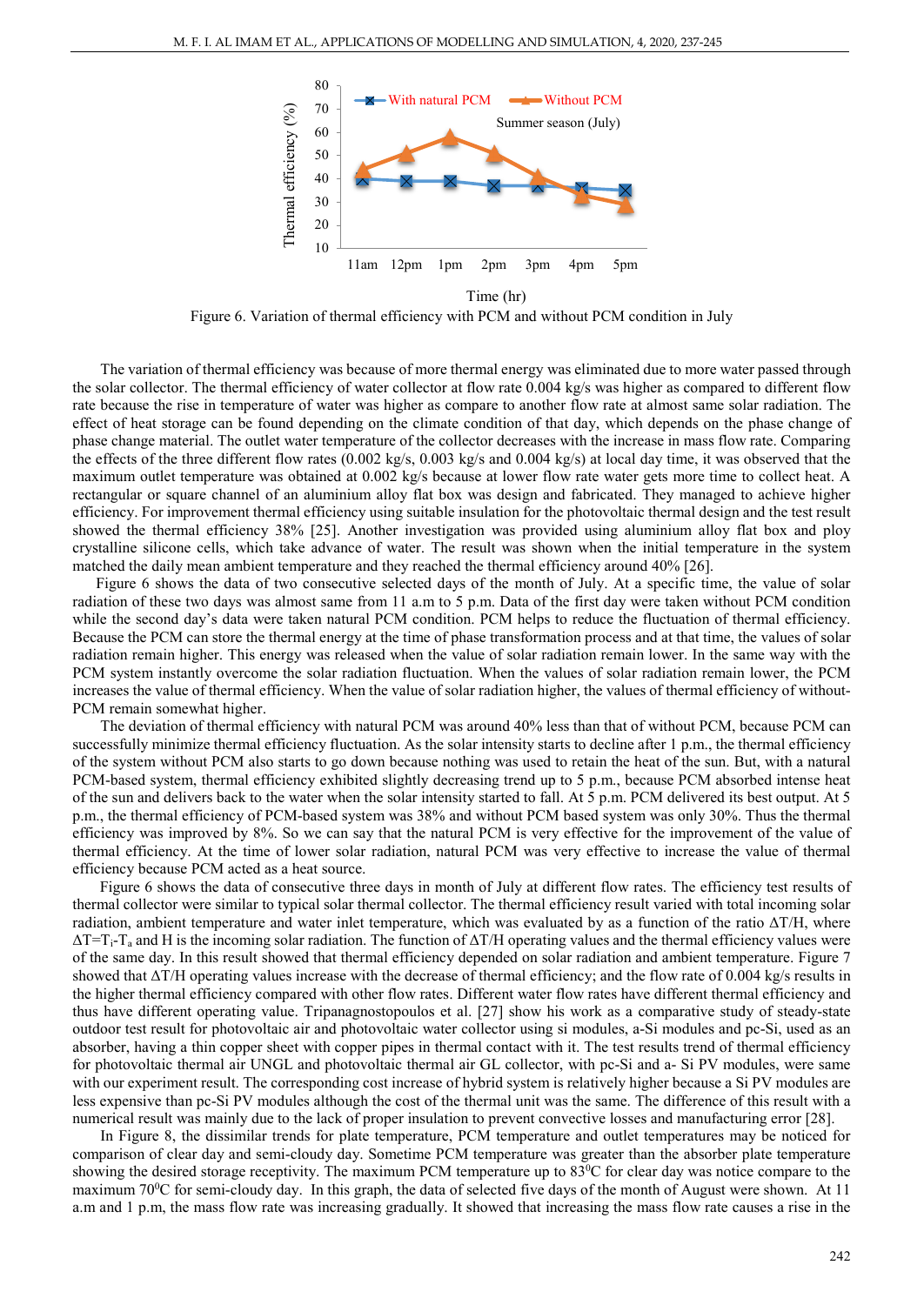amount of collected energy. The variation of energy collected with natural phase change material was proportional to mass flow rate. In Figure 9 showed that when the water flow rate was 0.002 kg/s, the corresponding output power was 252 W, and when the water flow rate was 0.004 kg/s; the corresponding maximum output power was 456 W at local day 1p.m. The system operates at medium intensity (11 a.m.) and high intensity (1 p.m) sunshine hours. This has an impact on the quantity of energy collected. Low collection of energy was noticed at the beginning of the day. Afterwards, as more radiation was absorbed, more energy was collected through the system.



Figure 7. Thermal efficiency of thermal solar collector system for the corresponding ΔT/H operating values



Figure 8. Comparison of the effects of variation in temperature at different local day times on a clear day and semi-cloudy day in July



Figure 9. The variation of energy collected with mass flow rate of water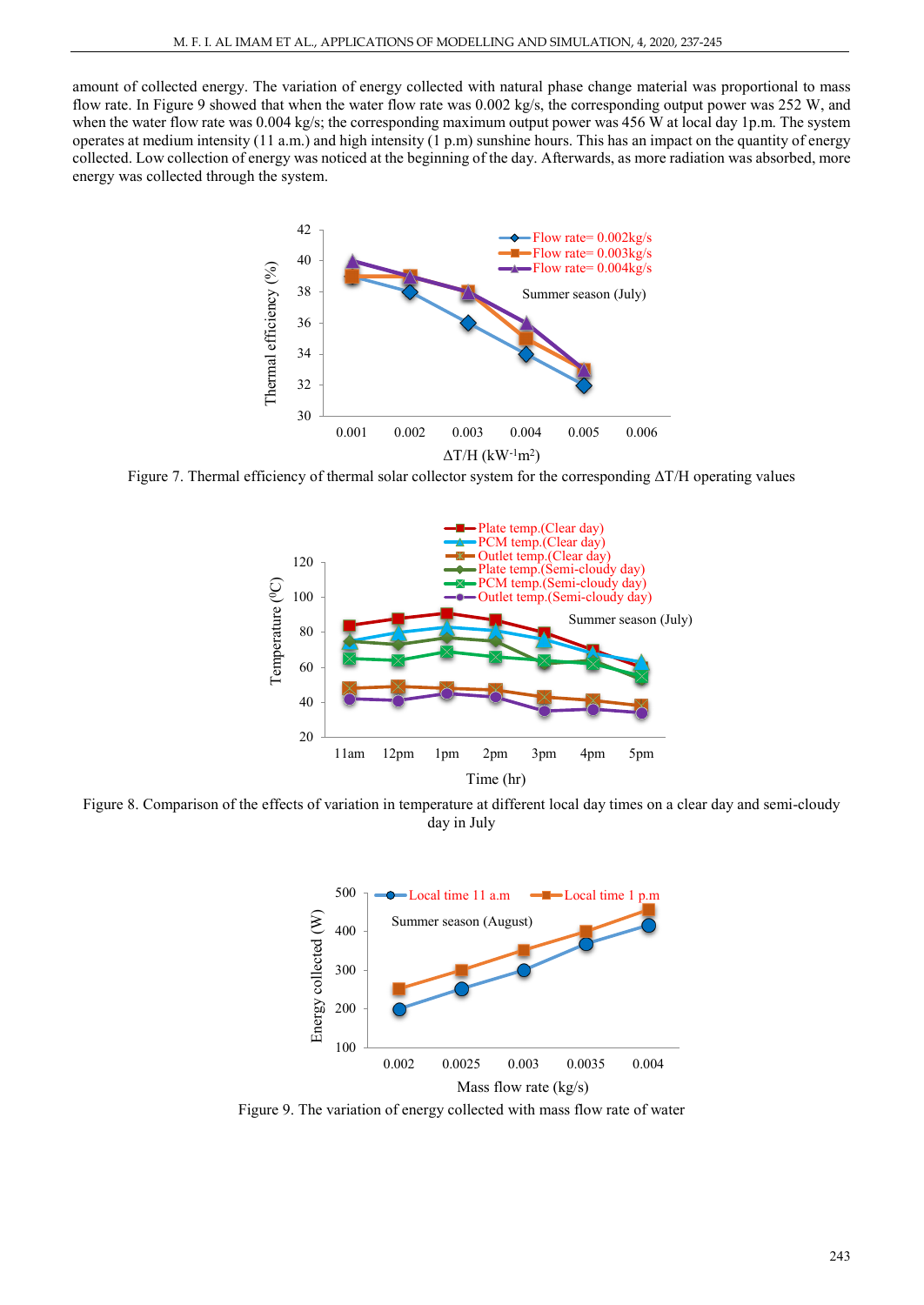

Figure 10. Variation of monthly temperature with the increase in duration.

Figure 10 shows data of three different days of the consecutive month of June, July and August were shown. In June, the compound parabolic concentrator was more effective. Absorber plate temperature increased to  $90^{\circ}$ C after 3.5 hours and maximum PCM temperature was archived 83<sup>o</sup>C. In July, temperature rose to 85<sup>o</sup>C after 3.5 hours and maximum PCM temperature was archived 80 because of semi-cloudy weather. In August, a 90°C temperature could not be achieved because the sky was almost always semi-cloudy; and the highest temperature achieved was after 2.5 hours and the maximum PCM temperature was 72⁰C. Hamood and Khalifa [29] conducted a similar test in August, November and January. A comparison between the results of August and the results of in June was shown, the output temperature varied because of the intensity difference of solar radiation. It was observed that the values of solar radiation used in the experimental study were different from those reported by the theoretical study; therefore, it is necessary to relate the comparison between the results of the two studies to a single parameter that takes into account such differences.

#### **5. CONCLUSION**

We have tremendous scope to use solar energy in Bangladesh. So, it can be used to supply low-cost hot water. The PCM effectively reduces the fluctuation of thermal efficiency at the time of higher and lower solar radiation. This is why there was a slowly decreasing trend of thermal efficiency with local day time. It can be concluded that when water mass flow rate was 0.004 kg/s, maximum thermal efficiency 40% was achieved and the maximum collected energy 456 W and the maximum outlet water temperature was  $50^{\circ}$ C. This system supplied with uniform temperature hot water from 11 a.m. to 5 p.m.; which is useful for a high and low sunshine hour. The highest temperature reading found in June was 90<sup>o</sup>C and it took the system 3.5 h to touch the value. ΔT/H operating value is inversely proportional to thermal efficiency. It has been observed from analysis that the natural PCM base solar collector provides a better solution for thermal efficiency system. The design of compound parabolic concentrator cum storage system in one unit is effective to occupy small space and towards solar energy utilization. Maximum storage and uniformly distributed heat energy produced by utilizing minimum solar energy, which will fulfill the demand and viability of hot water for domestic and industrial application.

#### **REFERENCES**

- [1] A. H. Jaaz, H. A. Hasan, K. Sopian, M. H. B. H. Ruslan and S.H. Zaidi, Design and development of compound parabolic concentrating for photovoltaic solar collector: Review, *Renewable and Sustainable Energy Reviews,* 76, 2017, 1108– 1121.
- [2] C-W. Kuoa, P-S. Yana,and W-C. Changa, The design and optical analysis of compound parabolic collector, *Procedia Engineering*, 79, 2014, 258–262.
- [3] I. S. Gonzáleza, M. S. Reyesa, O. G. Vallaresb, N. Ortegab and V. H. Gómez, Design and evaluation of a compound parabolic concentrator for heat generation of thermal processes, *Energy Procedia*, 57, 2014, 2956–2965.
- [4] T. Koyuncua and F. Lüle, Thermal performance of a domestic chromium solar water collector with phase change material, *Procedia - Social and Behavioral Sciences,* 195, 2015, 2430–2442.
- [5] M. C. Browne, D. Quigley, H. R. Hard, S. Gilligan, N. C. C. Ribeiro, N. Almeida and S. J. McCormack, Assessing the thermal performance of phase change material in a photovoltaic/thermal system, *Energy Procedia,* 91, 2016,113–121.
- [6] M. Mazmana, L. F. Cabeza, H. Mehling, M. Nogues, H. Evliya and H. O. Paksoy, Utilization of phase change materials in solar domestic hot water systems, *Renewable Energy*, 34, 2009, 1639–1643.
- [7] A. Shukla, D. Buddhi and R. L. Sawhney, Solar water heaters with phase change material thermal energy storage medium: A review, *Renewable and Sustainable Energy Reviews*, 13, 2009, 2119–2125.
- [8] S. O. Enibe, Thermal analysis of a natural circulation solar air heater with phase change material energy storage, *Renewable Energy*, 28, 2003, 2269–2299.
- [9] N. M. Nahar, Year round performance and potential of a natural circulation type of solar water heater in India, *Energy and Buildings*, 35, 2003, 239-247.
- [10] H. M. S. Hussein, H. H. El-Ghetany and S. A. Nada, Experimental investigation of novel indirect solar cooker with indoor PCM thermal storage and cooking unit*, Energy Conversion and Management*, 49, 2008, 2237–2246.
- [11] R. Ramnanan-Singh, *Formulation and thermophysical analysis of a beeswax microemulsion and the experimental calculation of its heat transfer coefficient*, Thesis, City University of New York, New York, USA, 2012.